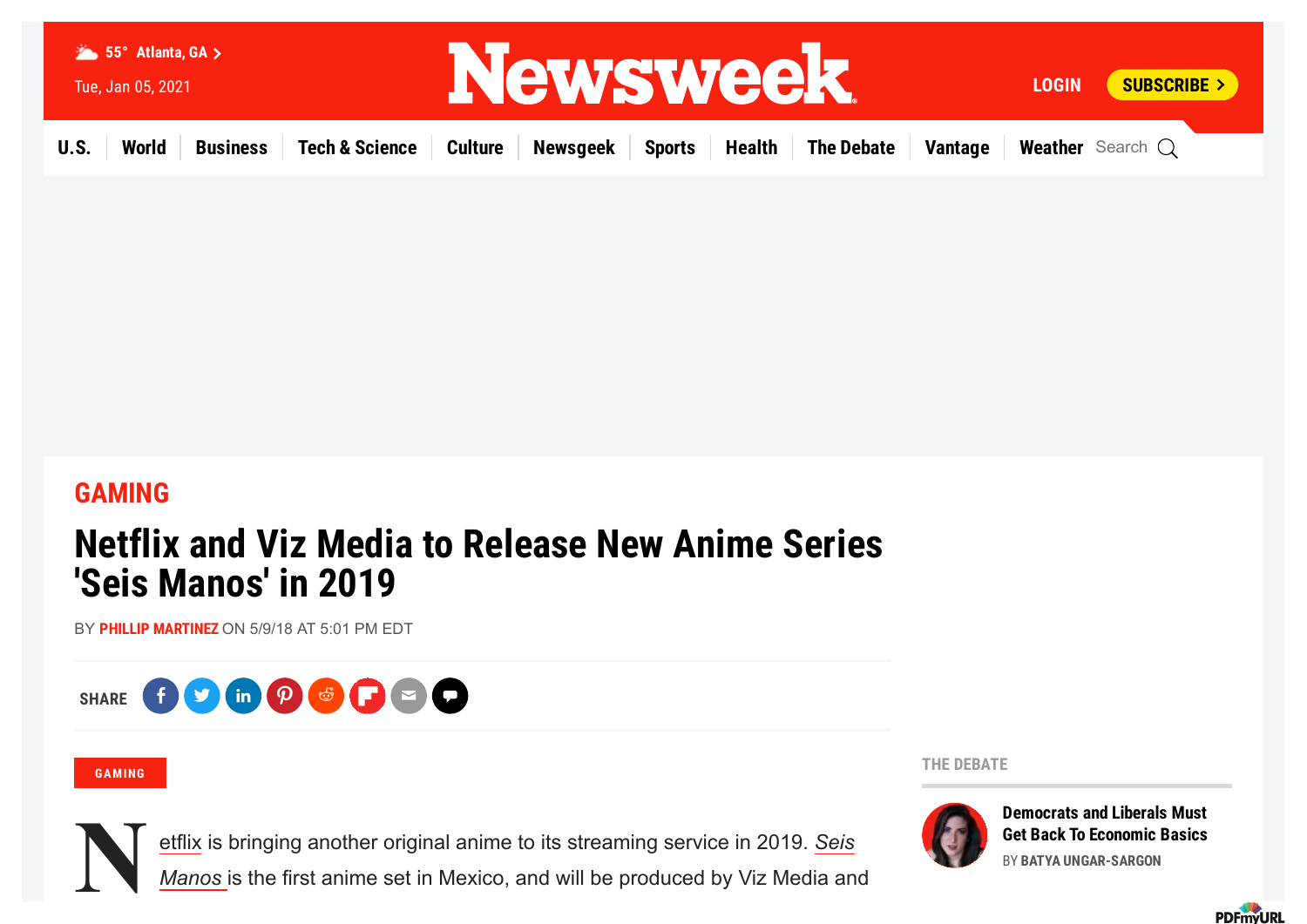[Powerhouse A](https://www.newsweek.com/flash-season-4-netflix-release-black-lightning-arrow-legends-892197)nimation, the studio that brought *Castlevania* to [Netflix](https://www.newsweek.com/amateur-netflix-dyscalculia-number-blindness-movie-learning-disability-885962).

"With over 30 years of experience bringing the best manga and anime to North America, *Seis Manos* will be VIZ Media's first original animated property. We're thrilled to bring *Seis Manos* to life with our partners at Netflix and Powerhouse Animation," said Brad Woods, Chief Marketing Officer, VIZ Media in a press release. "This show combines the absolute best in action and storytelling."

The series is co-created by Powerhouse CEO Brad Graeber and writer Alvaro Rodriguez (*Machete*, *From Dusk Till Dawn: The Series*). Dan Dominguez (*Captain Underpants*, *Spongebob Squarepants*, *Crash and Bernstein*) will also write for the series, which will be directed by Willis Bulliner (*Agents of Mayhem*, storyboards on Netflix's *Castlevania*).

### **NEWSWEEK [SUBSCRIPTION](https://www.newsweek.com/subscribe?view=select&subref=incontent_web_3) OFFERS >**

- **RELATED STORIES**
- What's [Coming](https://www.newsweek.com/netflix-may-2018-releases-shows-904231) to Netflix in May?
- When Will CW [Superhero](https://www.newsweek.com/flash-season-4-netflix-release-black-lightning-arrow-legends-892197) Shows Be on Netflix?

**Democrats Must Emphasize Boldness, Not [Moderation](https://www.newsweek.com/democrats-must-emphasize-boldness-not-moderation-opinion-1556523)** BY **ISSAC BAILEY**

**VS**



#### **[OPINION](https://www.newsweek.com/opinion)**



**[Communist](https://www.newsweek.com/communist-china-preparing-eat-joe-bidens-lunch-opinion-1558822) China Is Preparing To Eat Joe Biden's Lunch BY BEN WEINGARTEN**



**[Immigration](https://www.newsweek.com/immigration-politics-wishful-thinking-opinion-1558783) Politics: Wishful Thinking? BY PEDRO L. GONZALEZ**



**[Conservative](https://www.newsweek.com/conservative-georgians-must-turn-out-americas-sake-opinion-1558769) Georgians Must Turn out for America's Sake BY NEWT GINGRICH**



**CNN's New Year's Eve [Hypocrisy](https://www.newsweek.com/cnns-new-years-eve-hypocrisy-opinion-1558719) BY JASON RANTZ**



**What Do Trump's [Lower-Court](https://www.newsweek.com/what-do-trumps-lower-court-appointees-mean-biden-opinion-1557759) Appointees Mean for Biden? BY GIANCARLO CANAPARO**



**The [Soleimanification](https://www.newsweek.com/soleimanification-middle-east-opinion-1558506) of the Middle East BY SETH J. FRANTZMAN**



**China's Nuclear [Build-Up](https://www.newsweek.com/chinas-nuclear-madness-opinion-1558342) Should Worry the West BY MICHAEL R. POMPEO AND MARSHALL BILLINGSLEA**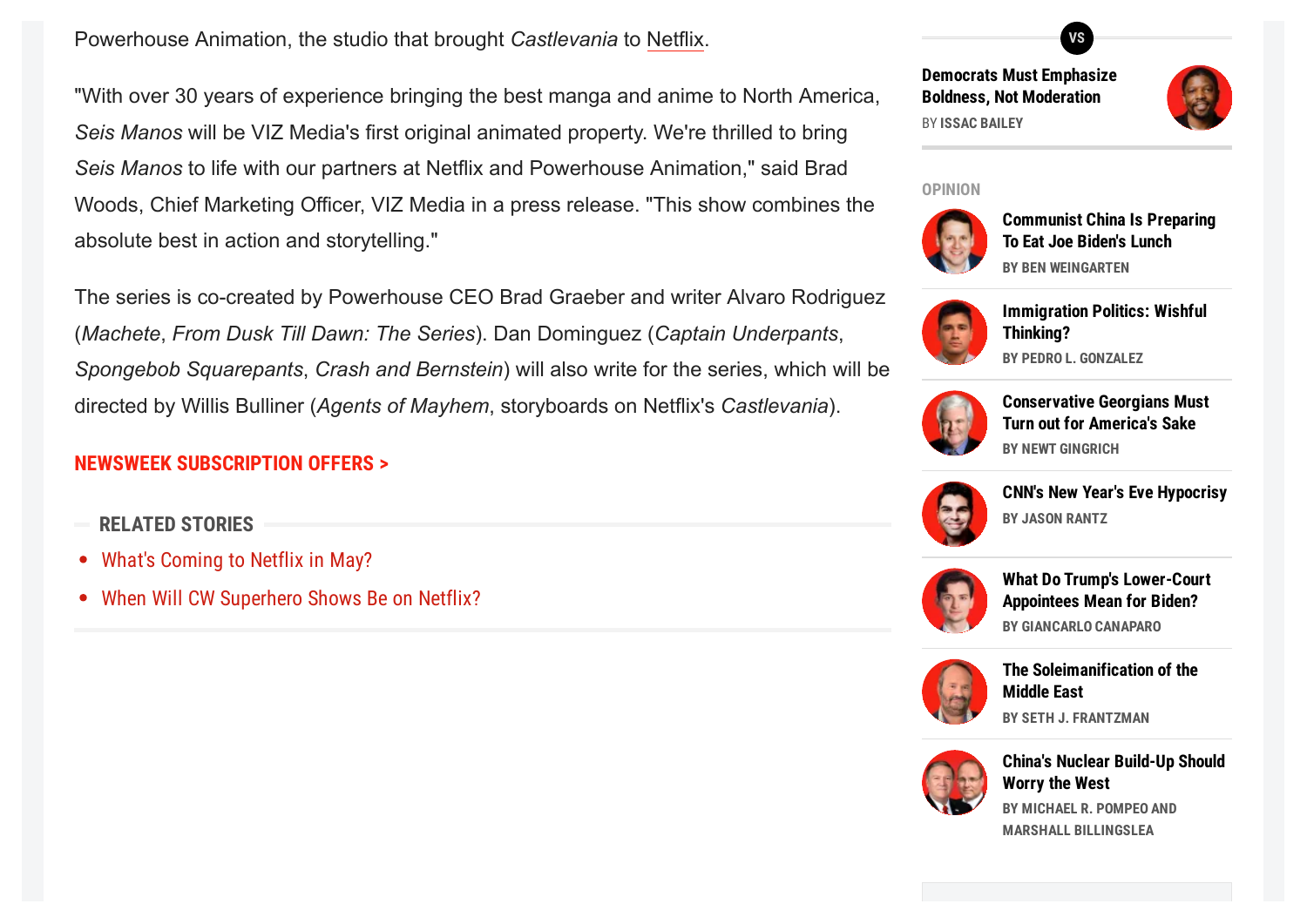"We're excited to be working with such a fantastic group of animators and storytellers to produce our first original anime series set in Mexico," said John Derderian, Director of Japan & Anime for Netflix. "Our Mexican subscribers, and viewers in Latin America more broadly, have a tremendous passion for anime. We look forward to sharing this completely unique series with them, and with the growing community of anime fans around the world," added Derderian.

Here's the official synopsis for *Seis Manos:*

*Set in Mexico in the 1970's era, Seis Manos centers on three orphaned martial arts warriors who join forces with a DEA agent and a Mexican Federale to battle for justice after their beloved mentor is murdered on the streets of their tiny border town.*

*Seis Manos* will join Netflix's library of original anime that includes the aforementioned *Castlevania* and *Neo Yokio* starring Jaden Smith.

**NEWSWEEK [SUBSCRIPTION](https://www.newsweek.com/subscribe?view=select&subref=incontent_web_7) OFFERS >**

### **START YOUR DAY WITH OUR TOP 5 ARTICLES**

Email address

**FREE SIGN UP >**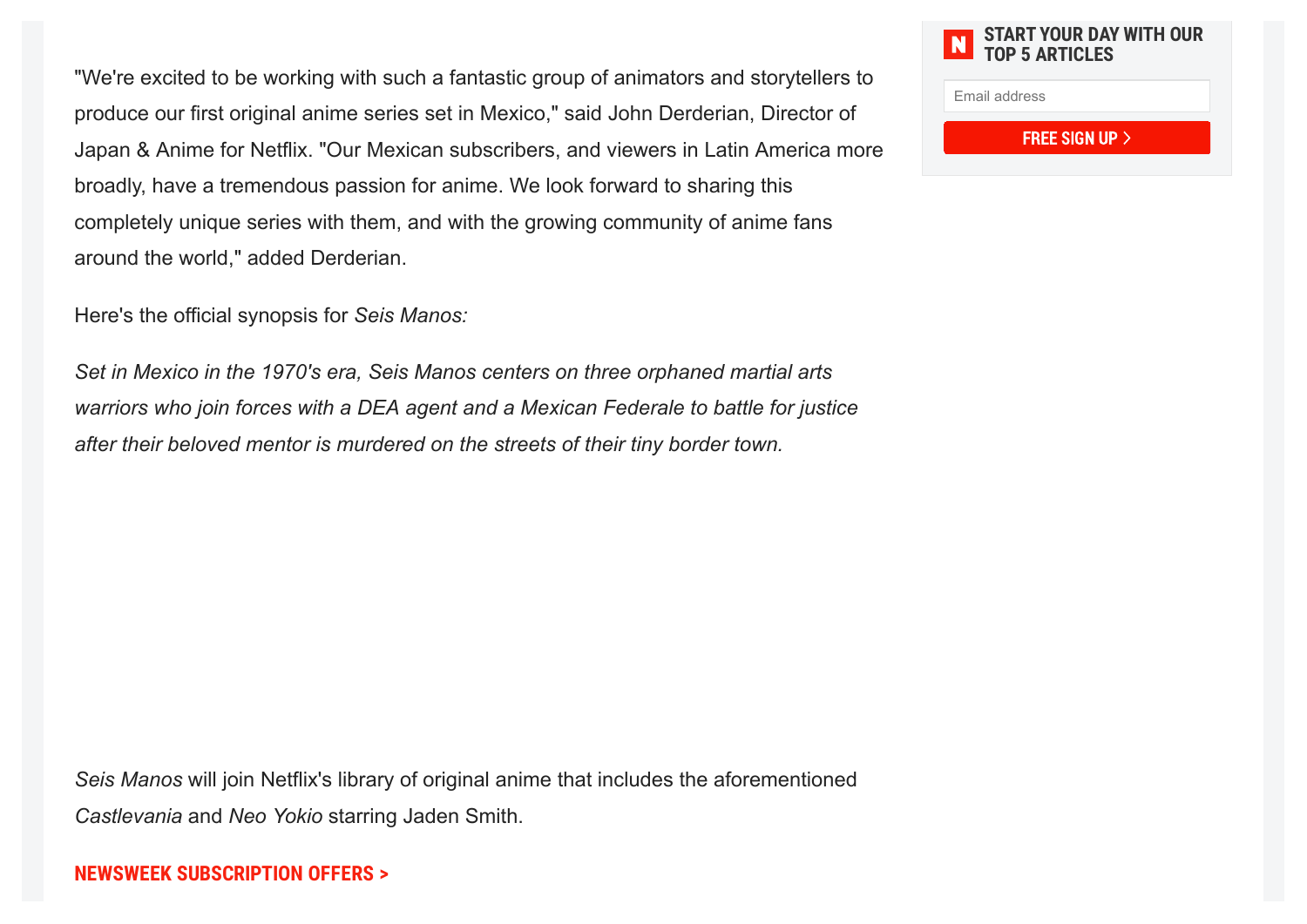What do you think of Netflix's new anime series? Let us know in the comments section below.

**REQUEST REPRINT & [LICENSING](https://www.newsweek.com/contact)**, **SUBMIT CORRECTION** OR **VIEW EDITORIAL [GUIDELINES](https://www.newsweek.com/editorial-guidelines)**

#### **CHOOSE YOUR SUBSCRIPTION** N

### **NEWSLETTER**

### **PREMIUM**

- $\checkmark$  Newsweek magazine delivered to your door
- $\checkmark$  Unlimited access to Newsweek.com
- $\checkmark$  Ad free Newsweek.com experience
- $\checkmark$  iOS and Android app access
- $\checkmark$  Personalized daily newsletter

### **SUBSCRIBE ›**

## **DIGITAL+**

- $\checkmark$  Unlimited access to Newsweek.com
- $\checkmark$  Ad free Newsweek.com experience
- $\checkmark$  iOS and Android app access
- $\checkmark$  Personalized daily newsletter

# **THE STARTING 5**

See why nearly a quarter of a million subscribers begin their day with the Starting 5.

**FREE SIGN UP >** 

**GET YOUR FREE TRIAL ›**

Email address

**Newsweek ORDER CONSTANTING CONSTANTING**